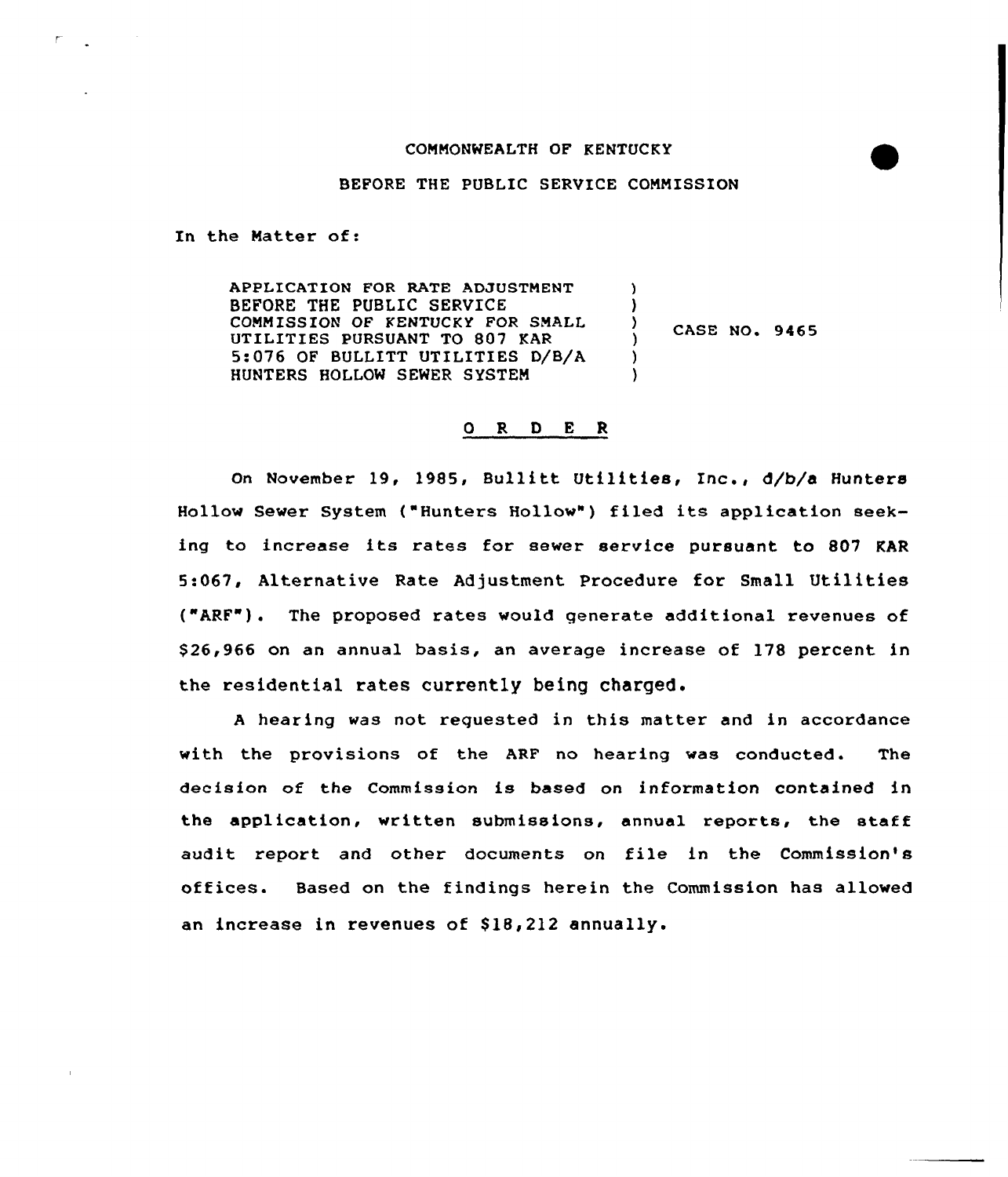This filing was made on the basis of the combined Hunters Hollow and Bluelick Sewer Corporation ("Blue Lick") systems in Case No.  $9367.$ <sup>1</sup>

## STAFF AUDIT REPORT

On January 23, 1986, members of the Commission staff conducted a limited financial audit of Hunters Hollow's operations for the test year, calendar year 1984. This audit was conducted as part of the Commission's effort to simplify the regulatory process for small utilities.

On February 24, 1986, the Commission issued a report on the staff audit and on March 18, 1986, the Commission received written comments in which Hunters Hollow took exceptions to certain conclusions by the staff. During the audit, the staff did <sup>a</sup> cursory review of the 1985 records and alluded to 1985 data in the audit report. Hunters Hollov acquired Blue Lick in November, 1984, and, therefore, 1985 was the first year of operations for the combined systems. The test year data in this filing did not include operations of the Blue Lick system.

Hunters Hollow objected to what it alleged were conclusions by the staff that were based on 1985 financial data instead of information that pertained to the test year. Although the records for 1985 would serve to reinforce most conclusions drawn by the staff no specific conclusions were based on this information.

 $\mathbf{1}$ Joint Application of Bluelick Sewer Corp. for Authoxity to Transfer the Assets of Bluelick Sewer System and Bullitt Utilities, Inc. for Authority to Acquire and Operate These Assets in Bullitt County, Kentucky.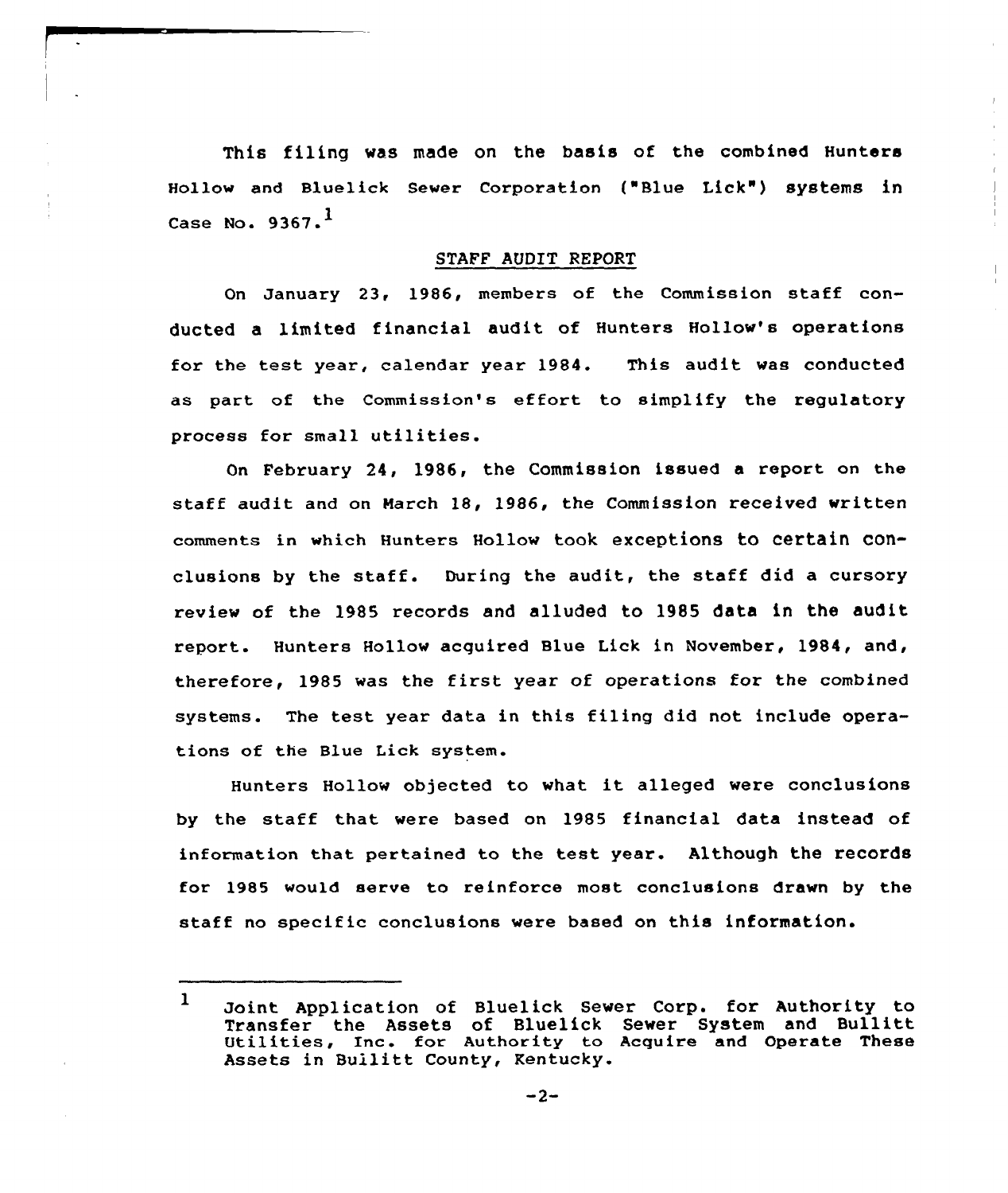Hunters Hollow's other main objection to the staff audit report was the conclusion drawn by the staff that service charges by Andriot-Davidson's Service Company ("Andriot-Davidson') were inappropriate. This issue will be addressed in <sup>a</sup> later section of this Order.

#### REVENUES AND EXPENSES

Hunters Hollow reported a net operating loss of \$13,119 for the test period. In order to reflect current operating conditions Hunters Hollow proposed several adjustments to test period operations. The Commission is of the opinion that the proposed adjustments are generally proper and acceptable for rate-making purposes with the following exceptions:

# Fuel and Power Expense

Hunters Hollow reported \$10,723 for test period fuel and power expense. Upon examination of Hunters Hollow's test-year expenditures it was revealed that the electric expense for pumping was overstated by  $$1,494$  due to a balance from the December, 1983, bill being carried forward onto the January, 1984, bill. This amount is not a proper test-year expenditure and, therefore, Hunters Hollow's fuel and power expense has been reduced by \$1,494.

In its filing Hunters Hollow proposed adjustments totaling \$ 3,542 to electric power expense based on an estimated 15 percent increase in power required to run the blowers and pumps at the treatment plant due to the increased load from Blue Lick customers and the addition of the Blue Lick lift station. The Commission

 $-3-$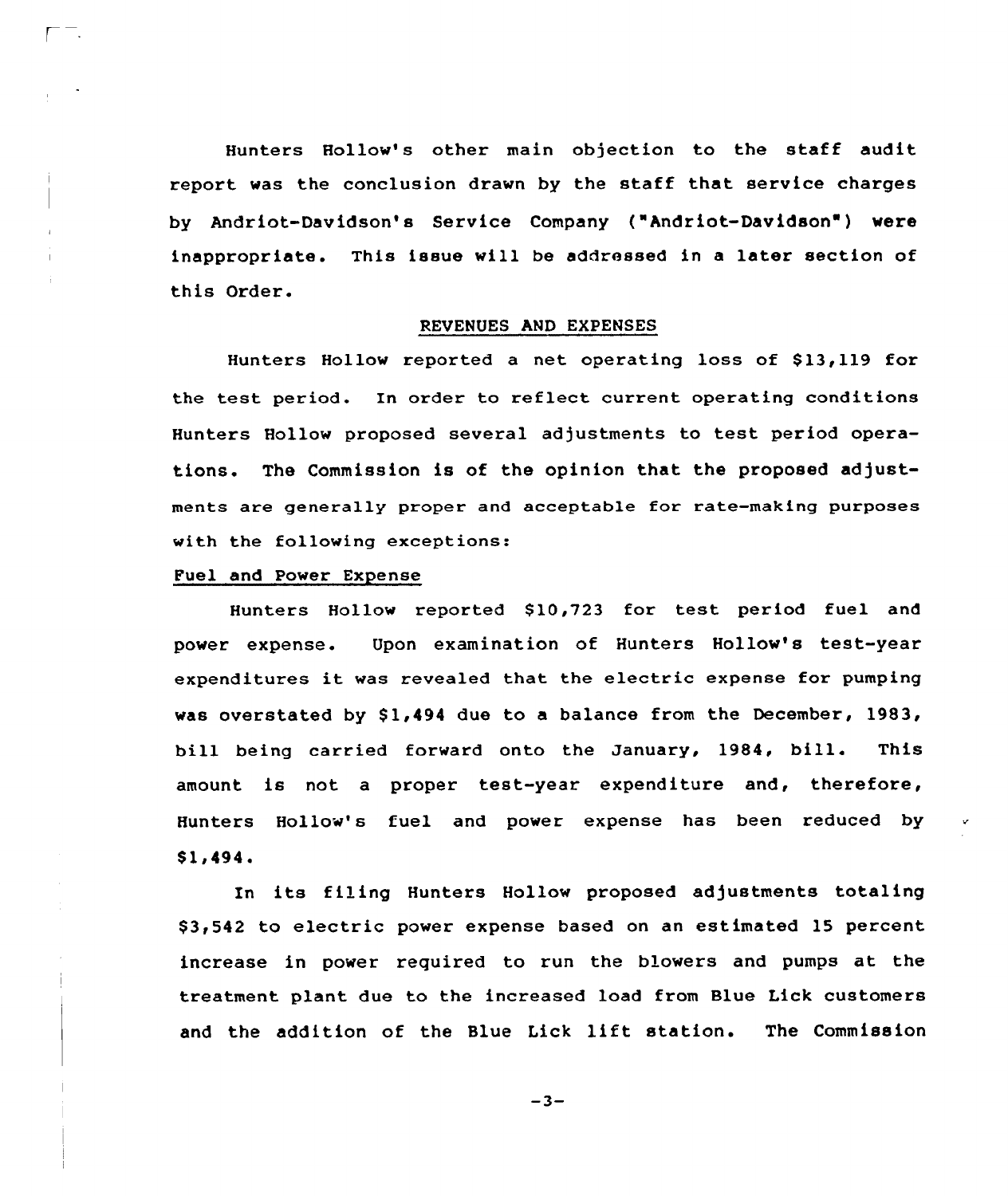has determined that these adjustments are proper for rate-making purposes.

#### Maintenance of Treatment and Disposal Plant

Hunters Hollow reported \$3,889 for maintenance of its treatment plant during the test year and in its filing proposed <sup>a</sup> \$ 1,200 increase. For the 1982 and 1983 calendar years Hunters Hollow reported \$1,715 and \$1,873, respectively, for plant maintenance and, therefore, the Commission concludes that maintenance expense for 1984 is not representative of normal operations for the Hunters Hollow plant alone. However, the Commission is aware that due to the addition of the Blue Lick customers and the Blue Lick lift station additional maintenance will be required and, accordingly, accepts Hunters Hollow's test period level of plant maintenance expense as reasonable for the combined system but disallows the proposed \$1,200 increase.

# Sludge Hauling Expense

Hunters Hollow incurred sludge hauling expense of \$2,390 for the test period and proposed to increase this amount by \$478. Hunters Hollow reported no sludge hauling expense for 1981, 1982 and 1983. The Commission, therefore, concludes that test period sludge hauling expense is not representative of normal operations. It is the Commission's judgment that <sup>a</sup> portion of the test period expense is attributable to prior periods. Hunters Hollow obviously lets the sludge accumulate over a period of several years before removal. While this procedure may be acceptable from an industry standpoint, expensing the total amount during the test period is not acceptable for rate-making purposes.

 $-4-$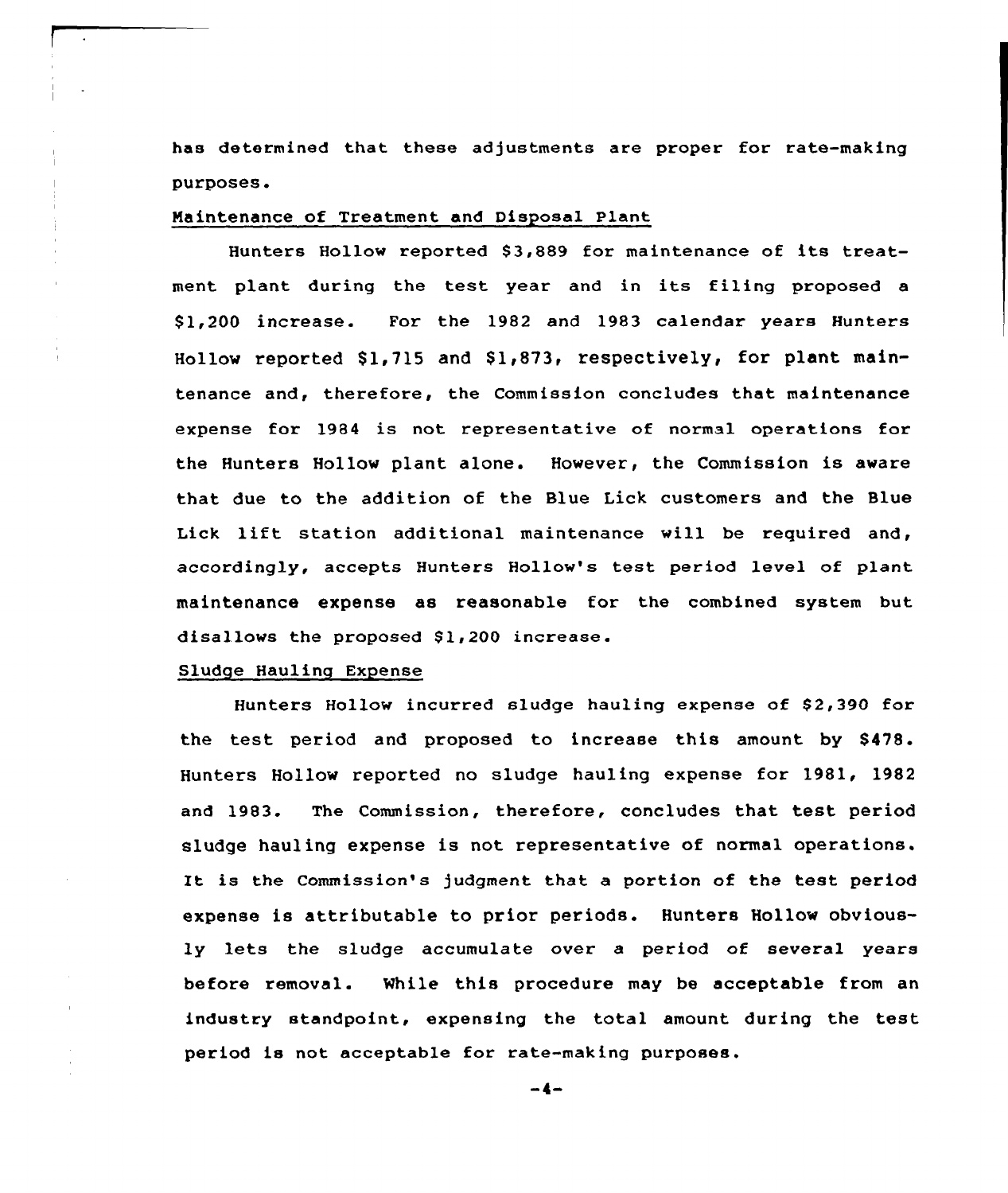It is the Commission's opinion that the expenses should be allocated over a 3-year period and that Hunters Hollow's proper test year sludge hauling expenses should be  $$797.^2$ 

The Commission is of the opinion that Hunters Hollow's proposal to increase sludge hauling expense by \$478 is proper due to the increased cost per load and the addition of the Blue Lick customers.

# Depreciation Expense

Hunters Hollow reported \$1,439 for depreciation expense for the test year. During the course of the staff audit it was determined that the Hunters Hollow plant has the capacity to treat flow from 600 units. At present. the plant has 183 connections, thus operating at 30.5 percent of capacity. Carroll Cogan, owner of Hunters Hollow, advised the staff that anticipated growth in the Hunters Hollow service area had not materialized, consequently leading to the excess treatment capacity.

It is the Commission's judgment that ratepayers should not pay for excess plant and, accordingly, the Commission has reduced Hunters Hollow's depreciation expense by \$1,000 to \$439.

#### Routine Maintenance Fee

llunters lioliow proposed to increase its routine maintenance fee from \$200 to \$350 per month due to an additional lift station and a substantial increase in customers. The Commission will allow this level of expense in this instance, but advises that any future increases in this fee will be very closely scrutinized.

 $\overline{2}$  $$2,390 + 3 = $797$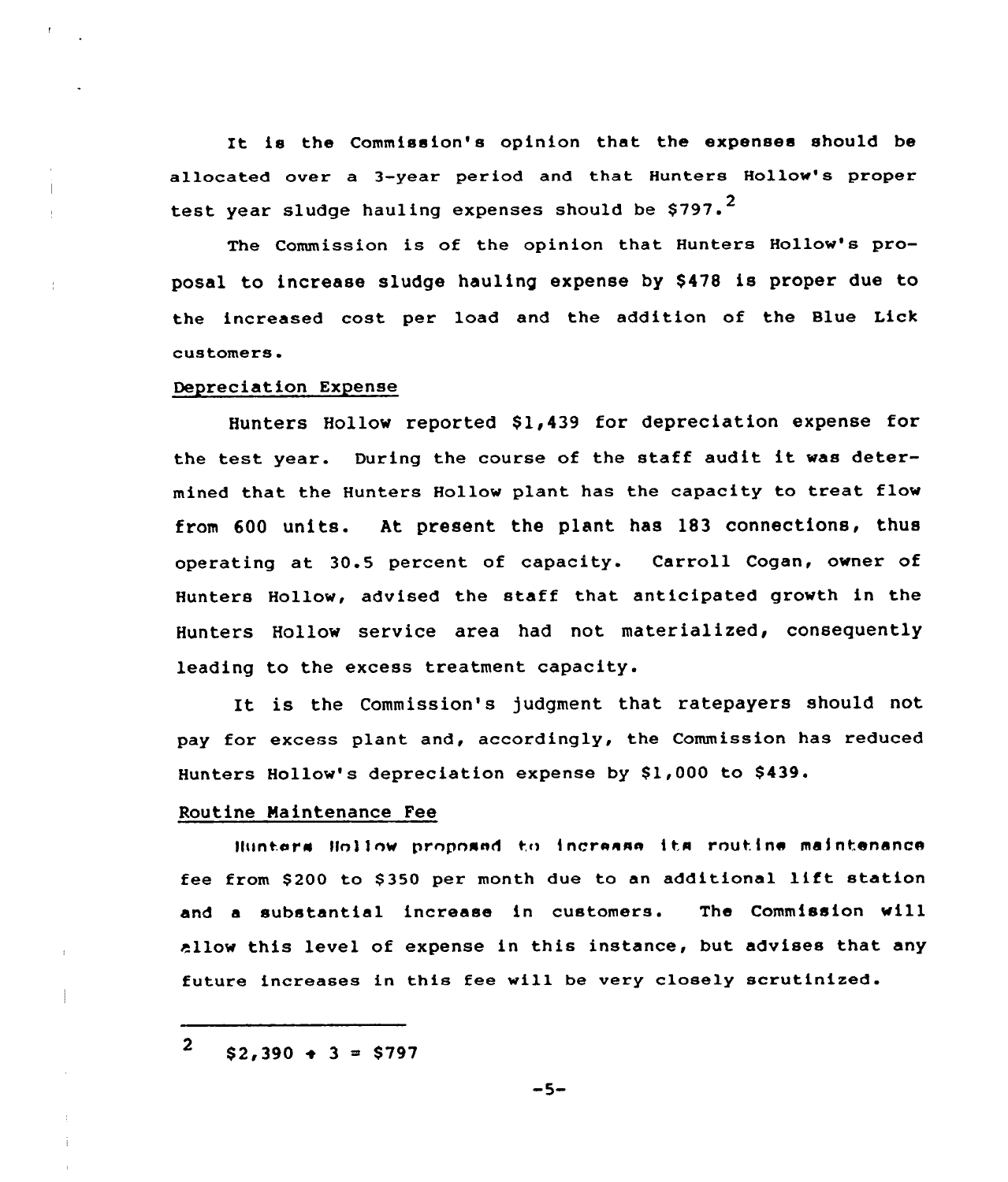# Service Company Charges

Hunters Hollow reported Niscellaneous General Expenses of \$ 2,025 for the test-year. Included in this amount are service charges to Andriot-Davidson in the amount of  $$1,904$ . These charges are assessed monthly at 18 percent per annum on unpaid balances for services performed by Andriot-Davidson. In past cases the Commission found these types of charges to be unacceptable because to allow them would constitute retroactive ratemaking. Hunters Hollow has presented no convincing evidence that the Commission should change its practice and, therefore, the Commission maintains the same position in this case and has disallowed the service charges for rate-making purposes, thus reducing Hunters Hollow's operating expenses by \$1,904.

Adjustments to Hunters Hollow's test period operations produced the following results:

|                                             | Actual<br>Test Period | Company<br>Adjustments | Commission<br>Adjustments | Adjusted<br>Balance |
|---------------------------------------------|-----------------------|------------------------|---------------------------|---------------------|
| Operating Revenues                          | \$15,146              |                        |                           | \$15.146            |
| Operating Expenses                          | 28,265                | 7,320                  | (7, 191)                  | 28,394              |
| Net Operating Income $\overline{S(13,119)}$ |                       | $\sqrt{5(7, 320)}$     | 57,191                    | $\sqrt{5(13, 248)}$ |

### REVENUE REQUIREMENTS

The Commission is of the opinion that the operating ratio is <sup>a</sup> fair, just and reasonable method for determining the revenue requirements in this case and finds that an operating ratio of 88 percent, adjusted for taxes, will allow Hunters Hollow to pay its operating expenses and provide a reasonable return to its owners. Therefore, the Commission finds that Hunters Hollow is entitled to

 $-6-$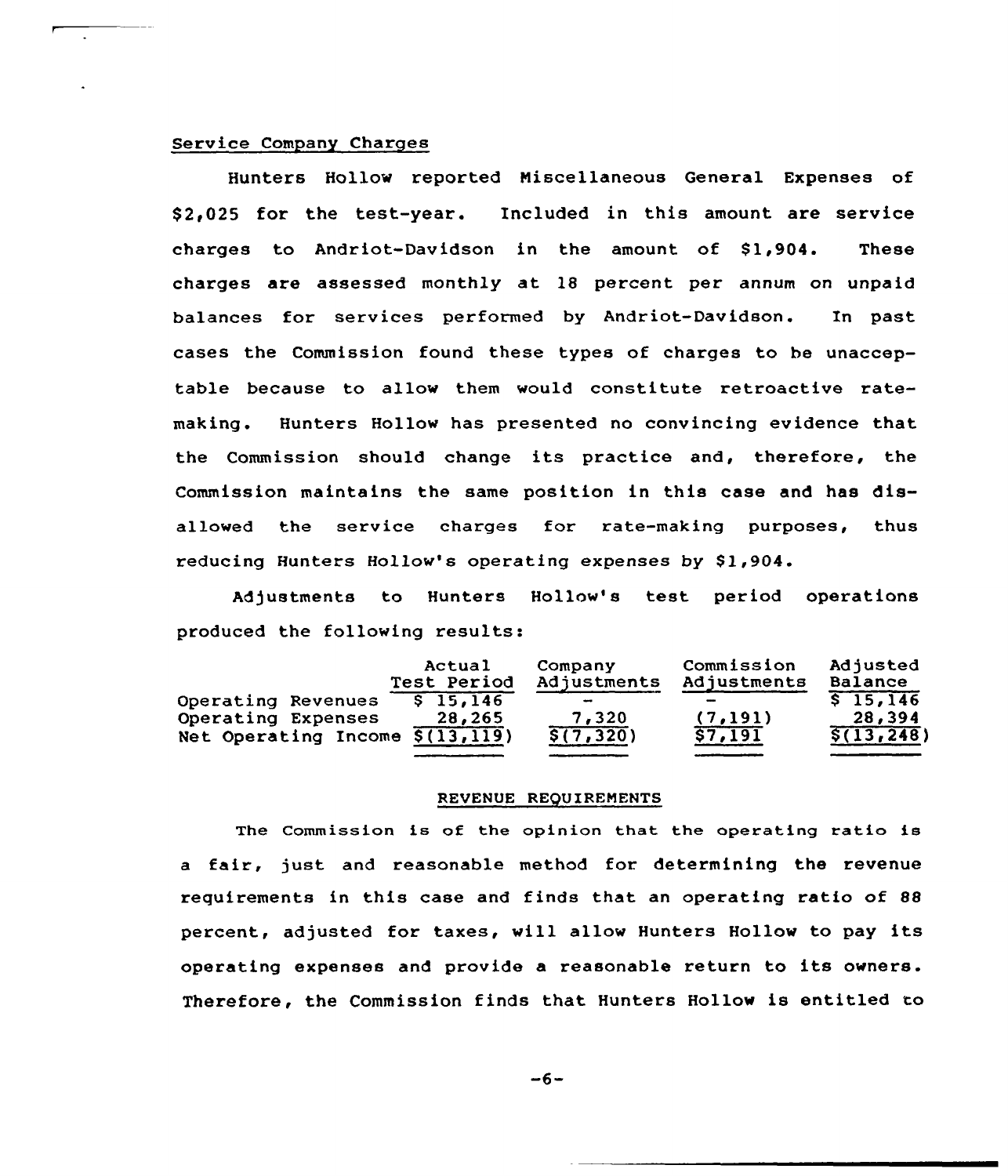an increase in revenues of \$18,212 annually to produce gross revenues of \$33,358.

# SUMMARY

The Commission, after consideration of the evidence of record and being advised, is of the opinion and finds that:

1. The rates proposed by Hunters Hollow produce annual revenues in excess of those found reasonable herein and should be denied upon application of KRS 278.030.

2. The rates in Appendix <sup>A</sup> are the fair, just and reasonable rates for Hunters Hollow to charge for sewer service.

IT IS THEREFORE ORDERED that:

1. The rates proposed by Hunters Hollow be and they hereby are denied.

2. The rates in Appendix <sup>A</sup> be and they hereby are approved as the fair, just and reasonable rates for sewer service rendered by Hunters Hollow on and after the date of this Order.

3. Within 30 days from the date of this Order, Hunters Hollow shall file with this Commission its revised tariff sheets setting out the rates for sewer service approved herein.

Done at Frankfort, Kentucky, this 28th day of Nay, 1986.

PUBLIC SERVICE COMMISSION

Chairman nв.

Williams

ATTEST:

**Secretary**